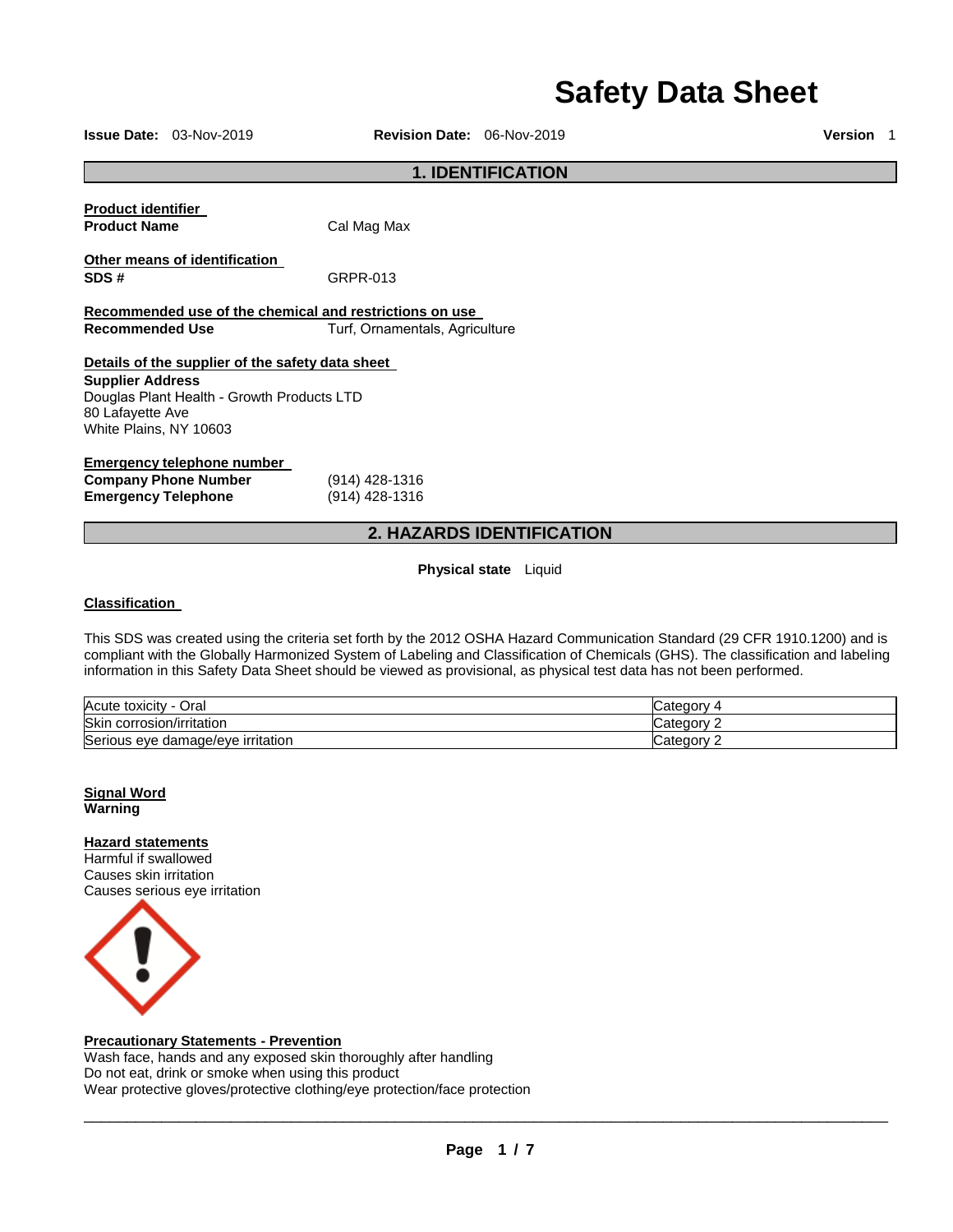#### **Precautionary Statements - Response**

IF IN EYES: Rinse cautiously with water for several minutes. Remove contact lenses, if present and easy to do. Continue rinsing If eye irritation persists: Get medical advice/attention IF ON SKIN: Wash with plenty of water and soap Take off contaminated clothing and wash before reuse If skin irritation occurs: Get medical advice/attention IF SWALLOWED: Call a POISON CENTER or doctor/physician if you feel unwell Rinse mouth

\_\_\_\_\_\_\_\_\_\_\_\_\_\_\_\_\_\_\_\_\_\_\_\_\_\_\_\_\_\_\_\_\_\_\_\_\_\_\_\_\_\_\_\_\_\_\_\_\_\_\_\_\_\_\_\_\_\_\_\_\_\_\_\_\_\_\_\_\_\_\_\_\_\_\_\_\_\_\_\_\_\_\_\_\_\_\_\_\_\_\_\_\_

# **Precautionary Statements - Disposal**

Dispose of contents/container to an approved waste disposal plant

# **3. COMPOSITION/INFORMATION ON INGREDIENTS**

| <b>Chemical name</b>     | <b>CAS No</b> | Weight-%  |
|--------------------------|---------------|-----------|
| Calcium Nitrate          | 10124-37-5    | $10 - 20$ |
| <b>Magnesium Nitrate</b> | 10377-60-3    | $10 - 20$ |
| Potassium Nitrate        | 7757-79-1     | -10       |

\*\*If Chemical Name/CAS No is "proprietary" and/or Weight-% is listed as a range, the specific chemical identity and/or percentage of composition has been withheld as a trade secret.\*\*

# **4. FIRST AID MEASURES**

# **Description of first aid measures**

| <b>Eve Contact</b>                                                         | Immediately flush with plenty of water. After initial flushing, remove any contact lenses and<br>continue flushing for at least 15 minutes. If eye irritation persists: Get medical<br>advice/attention. |  |
|----------------------------------------------------------------------------|----------------------------------------------------------------------------------------------------------------------------------------------------------------------------------------------------------|--|
| <b>Skin Contact</b>                                                        | Wash off immediately with soap and plenty of water while removing all contaminated<br>clothes and shoes. If skin irritation persists, call a physician.                                                  |  |
| <b>Inhalation</b>                                                          | Remove exposed individual(s) to fresh air for 20 minutes. Consult a physician/poison center<br>if individual's condition declines or if symptoms persist.                                                |  |
| Ingestion                                                                  | Rinse mouth. Do NOT induce vomiting. Drink 1 or 2 glasses of water. Never give anything<br>by mouth to an unconscious person. Call a poison center or doctor/physician if you feel<br>unwell.            |  |
| Most important symptoms and effects, both acute and delayed                |                                                                                                                                                                                                          |  |
| <b>Symptoms</b>                                                            | Harmful if swallowed. Causes skin and eye irritation.                                                                                                                                                    |  |
| Indication of any immediate medical attention and special treatment needed |                                                                                                                                                                                                          |  |
| <b>Notes to Physician</b>                                                  | Treat symptomatically.                                                                                                                                                                                   |  |

# **5. FIRE-FIGHTING MEASURES**

# **Suitable Extinguishing Media**

Use extinguishing measures that are appropriate to local circumstances and the surrounding environment.

**Unsuitable Extinguishing Media** Not determined.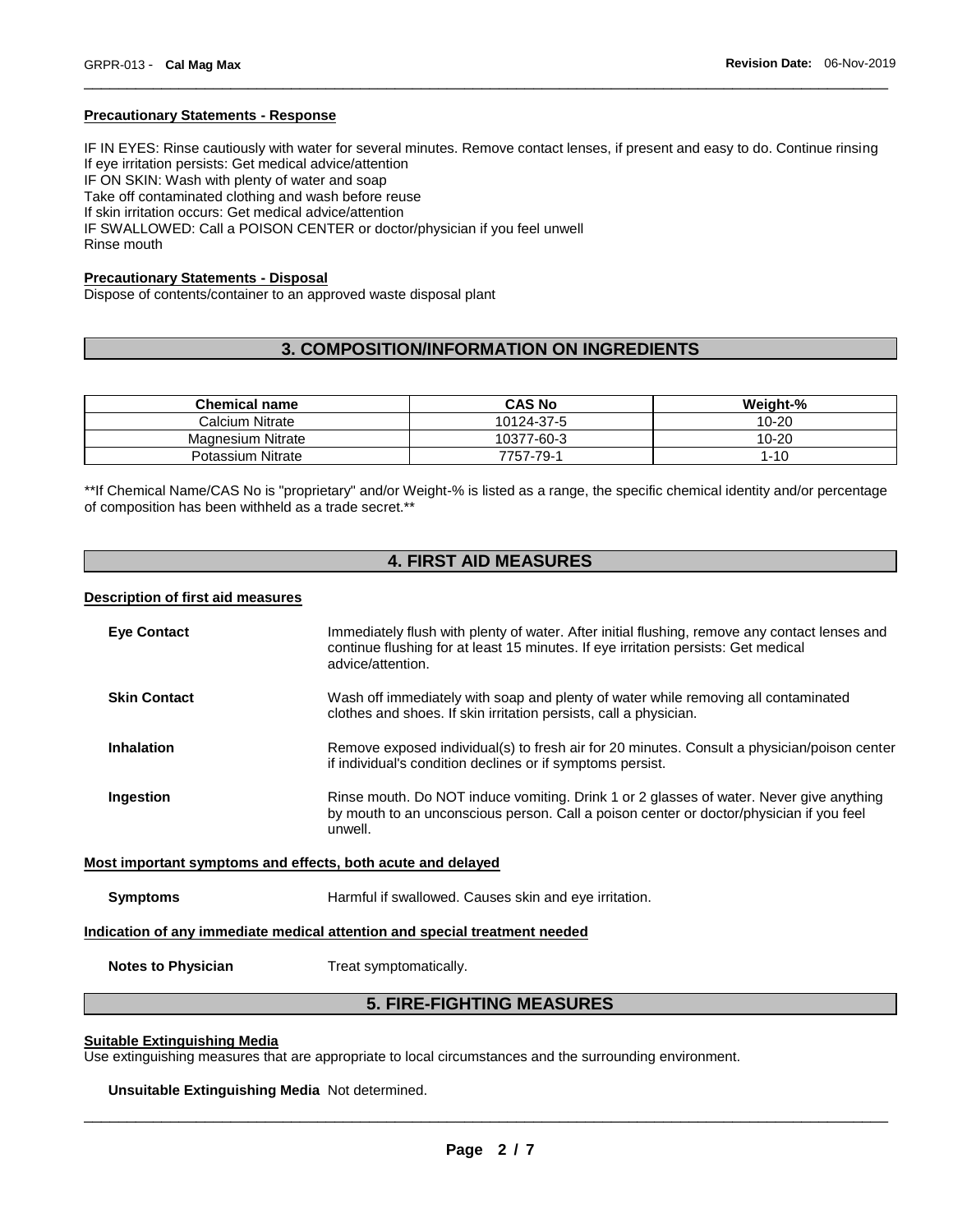#### **Specific Hazards Arising from the Chemical**

Oxidizing properties. Release of oxygen, exothermic reaction.

#### **Protective equipment and precautions for firefighters**

As in any fire, wear self-contained breathing apparatus pressure-demand, MSHA/NIOSH (approved or equivalent) and full protective gear.

# **6. ACCIDENTAL RELEASE MEASURES**

\_\_\_\_\_\_\_\_\_\_\_\_\_\_\_\_\_\_\_\_\_\_\_\_\_\_\_\_\_\_\_\_\_\_\_\_\_\_\_\_\_\_\_\_\_\_\_\_\_\_\_\_\_\_\_\_\_\_\_\_\_\_\_\_\_\_\_\_\_\_\_\_\_\_\_\_\_\_\_\_\_\_\_\_\_\_\_\_\_\_\_\_\_

#### **Personal precautions, protective equipment and emergency procedures**

| <b>Personal Precautions</b>                          | Use personal protective equipment as required.                                                                 |  |
|------------------------------------------------------|----------------------------------------------------------------------------------------------------------------|--|
| <b>Environmental precautions</b>                     |                                                                                                                |  |
| <b>Environmental precautions</b>                     | See Section 12 for additional Ecological Information.                                                          |  |
| Methods and material for containment and cleaning up |                                                                                                                |  |
| <b>Methods for Containment</b>                       | Prevent further leakage or spillage if safe to do so. Soak up and contain spill with an<br>absorbent material. |  |
| <b>Methods for Clean-Up</b>                          | Reclaim where possible. Sweep up and shovel into suitable containers for disposal.                             |  |

# **7. HANDLING AND STORAGE**

### **Precautions for safe handling**

**Advice on Safe Handling** Handle in accordance with good industrial hygiene and safety practice. Wear appropriate personal protective equipment. Wash face, hands and any exposed skin thoroughly after handling. Do not breathe dust/fume/gas/mist/vapors/spray. Avoid contact with skin, eyes or clothing.

## **Conditions for safe storage, including any incompatibilities**

| <b>Storage Conditions</b> | Keep containers tightly closed in a dry, cool and well-ventilated place. |  |
|---------------------------|--------------------------------------------------------------------------|--|
|                           |                                                                          |  |

**Incompatible Materials** Flammable/combustible materials.

# **8. EXPOSURE CONTROLS/PERSONAL PROTECTION**

| <b>Exposure Guidelines</b> | This product, as supplied, does not contain any hazardous materials with occupational |
|----------------------------|---------------------------------------------------------------------------------------|
|                            | exposure limits established by the region specific regulatory bodies                  |

# **Appropriate engineering controls**

| <b>Engineering Controls</b> | Apply technical measures to comply with the occupational exposure limits. Maintain eye |
|-----------------------------|----------------------------------------------------------------------------------------|
|                             | wash fountain and quick-drench facilities in work area.                                |

# **Individual protection measures, such as personal protective equipment**

| <b>Eve/Face Protection</b>      | Wear eye/face protection. Refer to 29 CFR 1910.133 for eye and face protection<br>regulations.                        |
|---------------------------------|-----------------------------------------------------------------------------------------------------------------------|
| <b>Skin and Body Protection</b> | Wear protective gloves and protective clothing. Refer to 29 CFR 1910.138 for appropriate<br>skin and body protection. |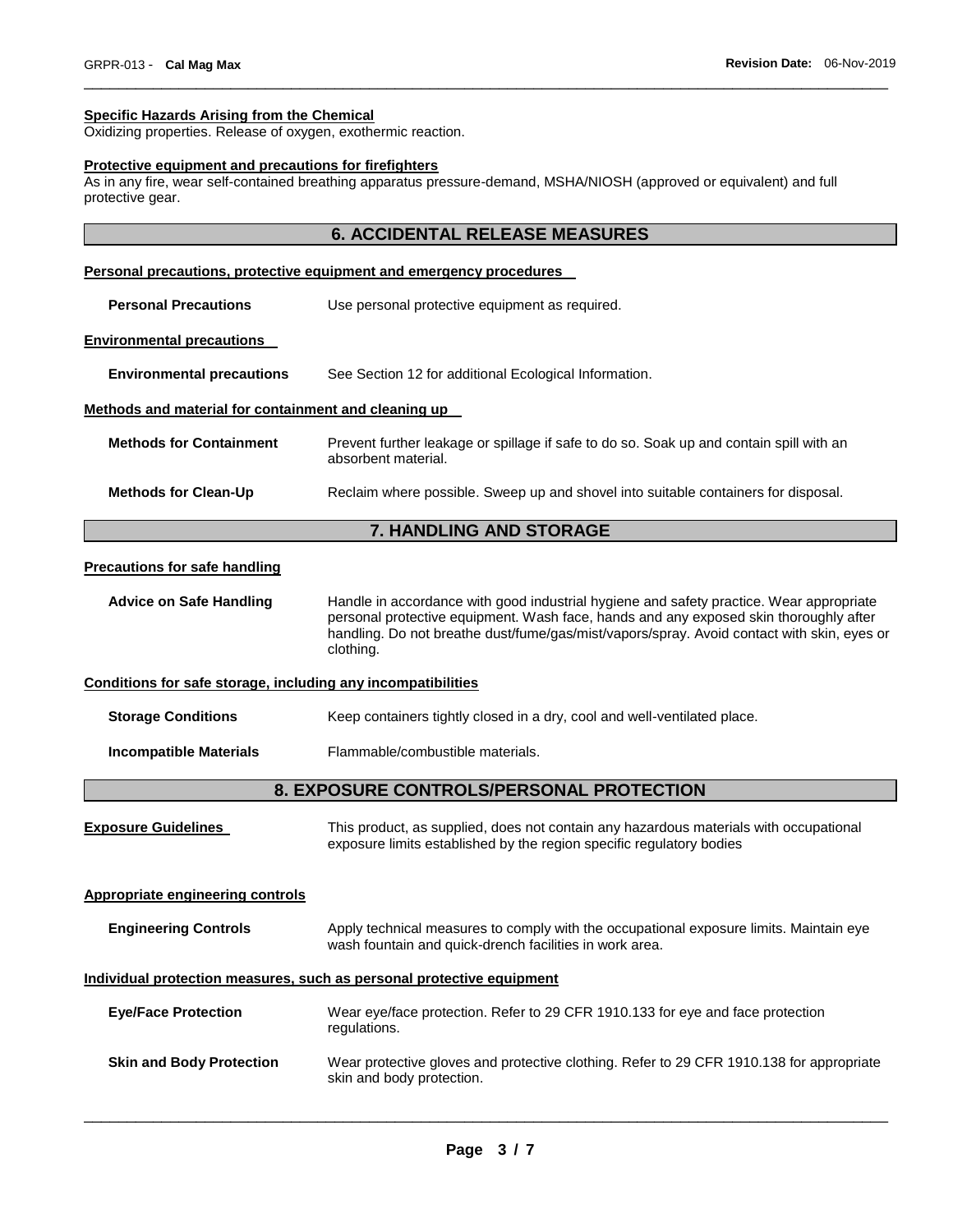\_\_\_\_\_\_\_\_\_\_\_\_\_\_\_\_\_\_\_\_\_\_\_\_\_\_\_\_\_\_\_\_\_\_\_\_\_\_\_\_\_\_\_\_\_\_\_\_\_\_\_\_\_\_\_\_\_\_\_\_\_\_\_\_\_\_\_\_\_\_\_\_\_\_\_\_\_\_\_\_\_\_\_\_\_\_\_\_\_\_\_\_\_ **Respiratory Protection** If necessary, wear a MSHA/NIOSH-approved respirator. Refer to 29 CFR 1910.134 for respiratory protection requirements.

**General Hygiene Considerations** Avoid contact with skin, eyes and clothing. After handling this product, wash hands before eating, drinking, or smoking. If contact occurs, remove contaminated clothing. If needed, take first aid action shown on section 4 of this SDS. Launder contaminated clothing before reuse.

# **9. PHYSICAL AND CHEMICAL PROPERTIES**

# **Information on basic physical and chemical properties**

| <b>Physical state</b>            | Liquid         |                       |                |
|----------------------------------|----------------|-----------------------|----------------|
| Appearance                       | Not determined | Odor                  | Not determined |
| Color                            | Not determined | <b>Odor Threshold</b> | Not determined |
|                                  |                |                       |                |
| Property                         | <b>Values</b>  | Remarks • Method      |                |
| pН                               | Not determined |                       |                |
| Melting point / freezing point   | Not determined |                       |                |
| Boiling point / boiling range    | Not determined |                       |                |
| <b>Flash point</b>               | Not determined |                       |                |
| <b>Evaporation Rate</b>          | Not determined |                       |                |
| Flammability (Solid, Gas)        | Not determined |                       |                |
| <b>Flammability Limit in Air</b> |                |                       |                |
| Upper flammability or explosive  | Not determined |                       |                |
| limits                           |                |                       |                |
| Lower flammability or explosive  | Not determined |                       |                |
| limits                           |                |                       |                |
| <b>Vapor Pressure</b>            | Not determined |                       |                |
| Vapor Density                    | Not determined |                       |                |
| <b>Relative Density</b>          | Not determined |                       |                |
| <b>Water Solubility</b>          | Not determined |                       |                |
| Solubility in other solvents     | Not determined |                       |                |
| <b>Partition Coefficient</b>     | Not determined |                       |                |
| <b>Autoignition temperature</b>  | Not determined |                       |                |
| <b>Decomposition temperature</b> | Not determined |                       |                |
| Kinematic viscosity              | Not determined |                       |                |
| <b>Dynamic Viscosity</b>         | Not determined |                       |                |
| <b>Explosive Properties</b>      | Not determined |                       |                |

# **10. STABILITY AND REACTIVITY**

#### **Reactivity**

Not reactive under normal conditions.

# **Chemical stability**

Stable under recommended storage conditions.

**Oxidizing Properties Not determined** 

#### **Possibility of hazardous reactions**

None under normal processing.

# **Conditions to Avoid**

Keep out of reach of children.

#### **Incompatible materials**

Flammable/combustible materials.

#### **Hazardous decomposition products**

None known based on information supplied.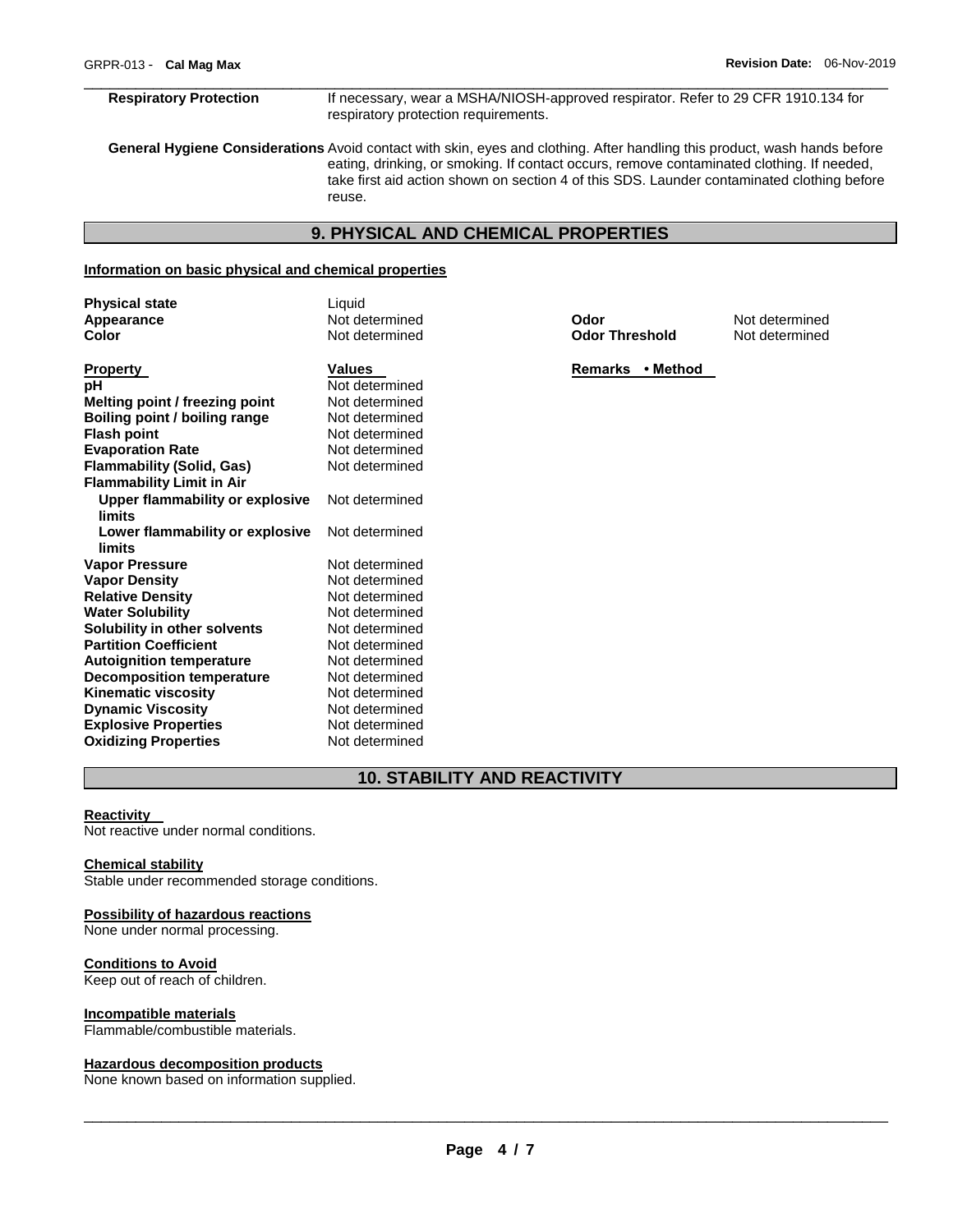# **11. TOXICOLOGICAL INFORMATION**

\_\_\_\_\_\_\_\_\_\_\_\_\_\_\_\_\_\_\_\_\_\_\_\_\_\_\_\_\_\_\_\_\_\_\_\_\_\_\_\_\_\_\_\_\_\_\_\_\_\_\_\_\_\_\_\_\_\_\_\_\_\_\_\_\_\_\_\_\_\_\_\_\_\_\_\_\_\_\_\_\_\_\_\_\_\_\_\_\_\_\_\_\_

# **Information on likely routes of exposure**

| <b>Product Information</b> |                                                                               |
|----------------------------|-------------------------------------------------------------------------------|
| <b>Eve Contact</b>         | Causes serious eye irritation.                                                |
| <b>Skin Contact</b>        | Causes skin irritation.                                                       |
| <b>Inhalation</b>          | Do not inhale.                                                                |
| Ingestion                  | Harmful if swallowed. May cause nausea, vomiting, stomach ache, and diarrhea. |

#### **Component Information**

| <b>Chemical name</b>            | Oral LD50             | <b>Dermal LD50</b> | <b>Inhalation LC50</b> |
|---------------------------------|-----------------------|--------------------|------------------------|
| Calcium Nitrate<br>10124-37-5   | $=$ 302 mg/kg (Rat)   |                    |                        |
| Magnesium Nitrate<br>10377-60-3 | $= 5440$ mg/kg (Rat)  |                    | -                      |
| Potassium Nitrate<br>7757-79-1  | = 3015 mg/kg<br>(Rat) |                    | $\blacksquare$         |

# **Symptoms related to the physical, chemical and toxicological characteristics**

**Symptoms** Please see section 4 of this SDS for symptoms.

# **Delayed and immediate effects as well as chronic effects from short and long-term exposure**

**Carcinogenicity** Nitrate or nitrite ingested under conditions that result in endogenous nitrosation are considered IARC group 2A carcinogens.

| <b>Chemical name</b>                   | <b>ACGIH</b> | <b>IARC</b> | <b>NTP</b> | <b>OSHA</b> |
|----------------------------------------|--------------|-------------|------------|-------------|
| Calcium Nitrate<br>10124-37-5          |              | Group 2A    |            |             |
| <b>Magnesium Nitrate</b><br>10377-60-3 |              | Group 2A    |            |             |
| Potassium Nitrate<br>7757-79-1         |              | Group 2A    |            |             |

# **Numerical measures of toxicity**

## **The following values are calculated based on chapter 3.1 of the GHS document** . **Oral LD50** 1,172.80 mg/kg

# **12. ECOLOGICAL INFORMATION**

# **Ecotoxicity**

An environmental hazard cannot be excluded in the event of unprofessional handling or disposal.

# **Component Information**

| <b>Chemical name</b> | Algae/aguatic plants | Fish.                                 | Crustacea                      |
|----------------------|----------------------|---------------------------------------|--------------------------------|
| Calcium Nitrate      |                      | 10000: 96 h<br>∟Lepomis macrochirus ∥ | 2355: 120 h Daphnia magna mg/L |
| 10124-37-5           |                      | mg/L LC50 static                      | LC50                           |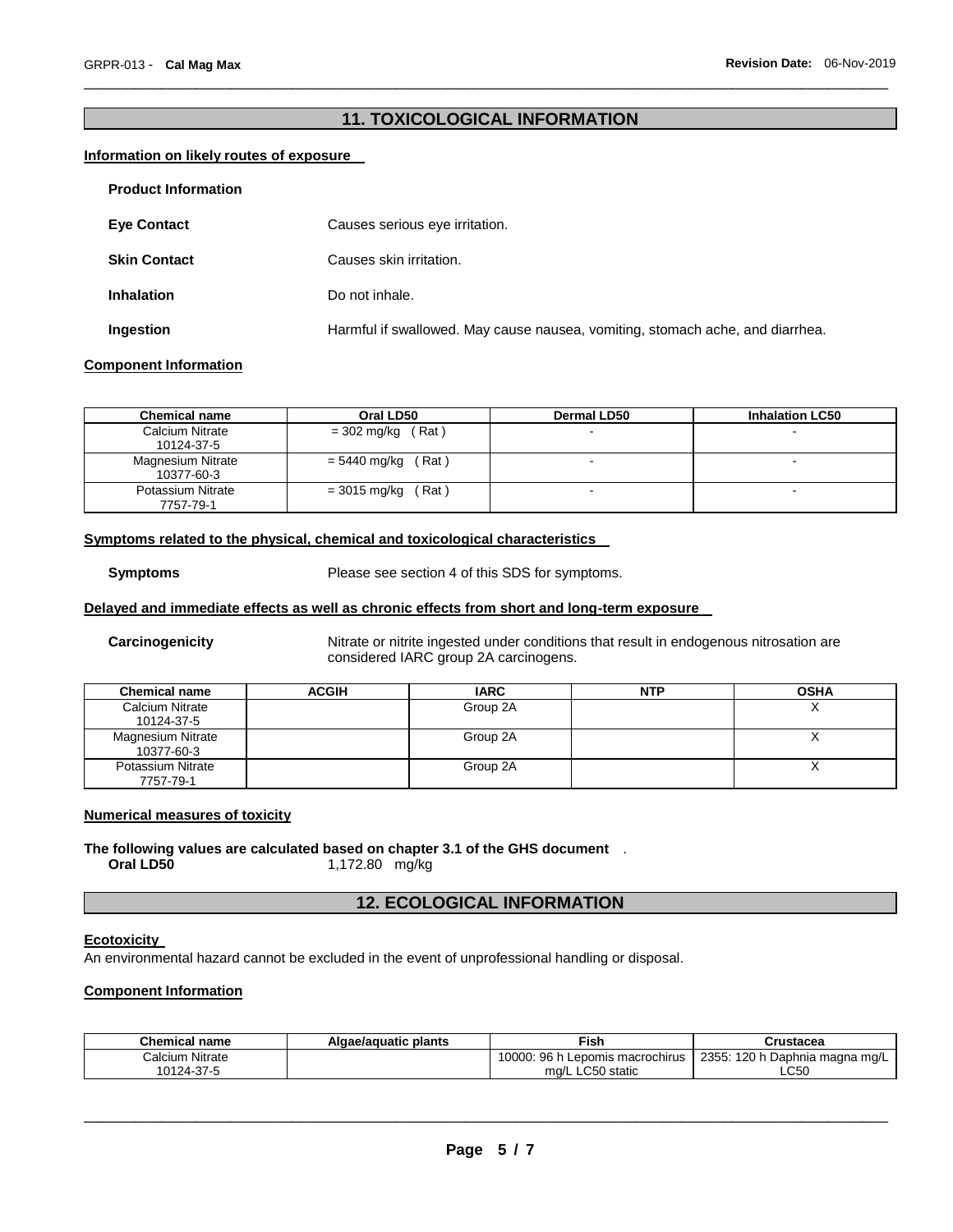# **Persistence/Degradability**

Not determined.

#### **Bioaccumulation**

There is no data for this product.

#### **Mobility**

Not determined

# **Other Adverse Effects**

Not determined

# **13. DISPOSAL CONSIDERATIONS**

\_\_\_\_\_\_\_\_\_\_\_\_\_\_\_\_\_\_\_\_\_\_\_\_\_\_\_\_\_\_\_\_\_\_\_\_\_\_\_\_\_\_\_\_\_\_\_\_\_\_\_\_\_\_\_\_\_\_\_\_\_\_\_\_\_\_\_\_\_\_\_\_\_\_\_\_\_\_\_\_\_\_\_\_\_\_\_\_\_\_\_\_\_

#### **Waste Treatment Methods**

| <b>Disposal of Wastes</b>     | Disposal should be in accordance with applicable regional, national and local laws and<br>regulations. |
|-------------------------------|--------------------------------------------------------------------------------------------------------|
| <b>Contaminated Packaging</b> | Disposal should be in accordance with applicable regional, national and local laws and<br>regulations. |

# **California Hazardous Waste Status**

| <b>Chemical name</b> | California Hazardous Waste Status |
|----------------------|-----------------------------------|
| Calcium Nitrate      | Ignitable                         |
| 10124-37-5           | Reactive                          |
| Magnesium Nitrate    | Ignitable                         |
| 10377-60-3           | Reactive                          |
| Potassium Nitrate    | Ignitable                         |
| 7757-79-1            | Reactive                          |

**14. TRANSPORT INFORMATION** 

| <b>Note</b> | Please see current shipping paper for most up to date shipping information, including<br>exemptions and special circumstances. |
|-------------|--------------------------------------------------------------------------------------------------------------------------------|
| <u>DOT</u>  | Not regulated                                                                                                                  |
| <b>IATA</b> | Not regulated                                                                                                                  |
| <b>IMDG</b> | Not regulated                                                                                                                  |
|             |                                                                                                                                |

# **15. REGULATORY INFORMATION**

#### **International Inventories**

| <b>Chemical name</b>  | <b>TSCA TSCA Inventory DSL/NDSL EINECS/ELI</b> |            | <b>ENCS</b> | <b>IECSC</b> | <b>KECL</b> | <b>PICCS</b> | <b>AICS</b> |
|-----------------------|------------------------------------------------|------------|-------------|--------------|-------------|--------------|-------------|
|                       | <b>Status</b>                                  | <b>NCS</b> |             |              |             |              |             |
| Sodium Glucoheptonate | <b>ACTIVE</b>                                  |            |             |              |             |              |             |
| Calcium Nitrate       | <b>ACTIVE</b>                                  |            |             |              |             |              |             |
| Magnesium Nitrate     | <b>ACTIVE</b>                                  |            |             |              |             |              |             |
| Potassium Nitrate     | ACTIVE                                         |            |             |              |             |              |             |

#### **Legend:**

*TSCA - United States Toxic Substances Control Act Section 8(b) Inventory* 

*DSL/NDSL - Canadian Domestic Substances List/Non-Domestic Substances List* 

*EINECS/ELINCS - European Inventory of Existing Chemical Substances/European List of Notified Chemical Substances* 

*ENCS - Japan Existing and New Chemical Substances* 

*IECSC - China Inventory of Existing Chemical Substances*